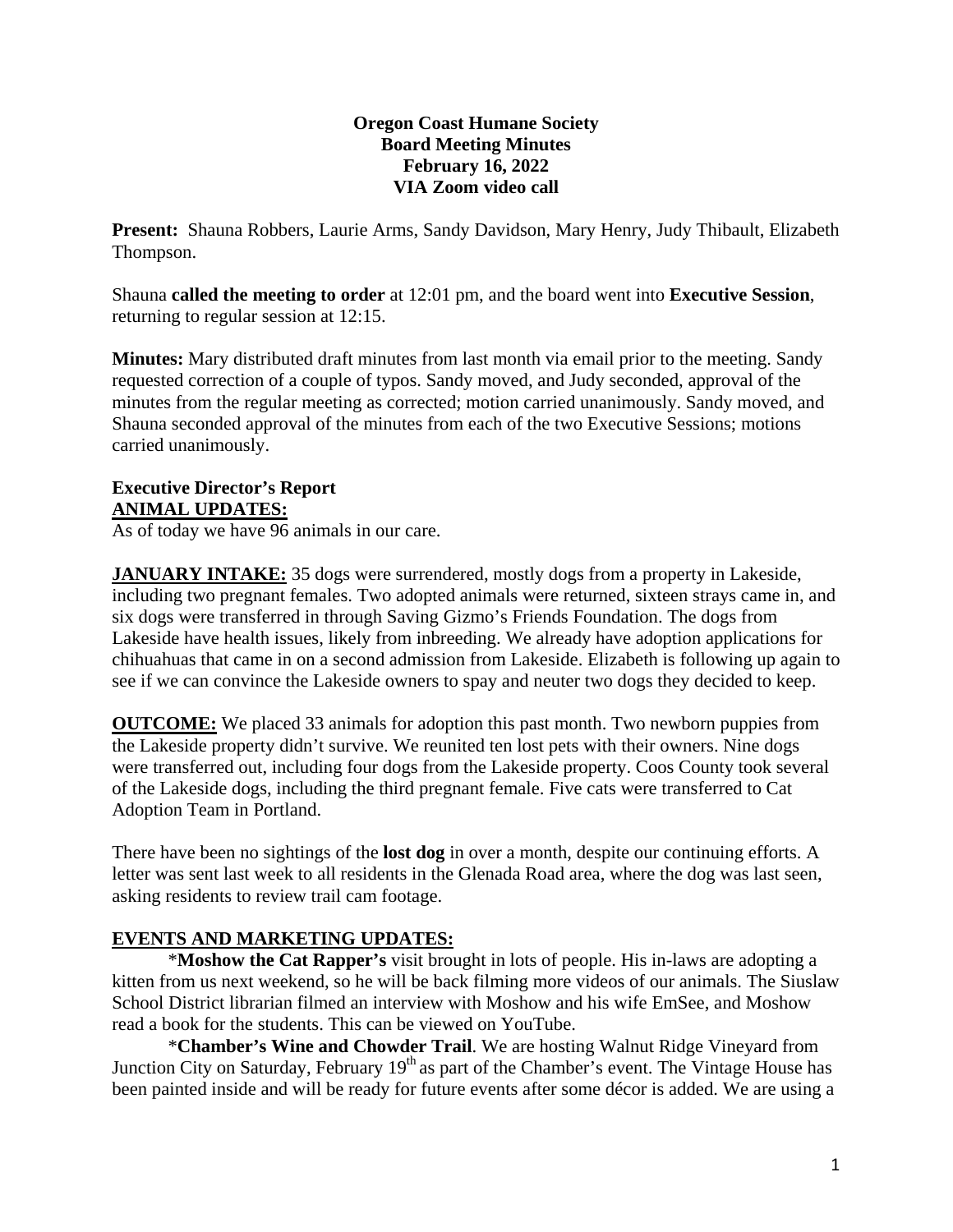one-day liquor license for the event, and still working on obtaining permanent approval, which can take months. Thank you to all the board members for completing the individual applications required by the OLCC.

\***Pet Grief Group** will meet for the first time on Friday, February 25<sup>th</sup>. LCSW Constance Castaneda from Swisshome will facilitate the group. A press release and event announcement will go out Friday or Monday.

\***Radio -** PSA recorded at KXCR last week; KCST is in the works.

\*Elizabeth attended **Builder's Club** with Kiwanis yesterday at Siuslaw Middle School. Students want to start volunteering at the shelter, and she discussed ways they can help. The first group is coming Friday at 2:30 to tour the facility. ET is excited to work to build the next generation of animal lovers. She would love to see youth assist in making Tik Tok videos, animal enrichment, and making toys. In addition to requiring parents to sign waivers and an adult accompanying the youth, Elizabeth will check to ensure our liability insurance is adequate for volunteers who are minors.

\*Elizabeth is planning a dinner with team members and volunteers interested in **event planning** to map out the year. Jackie Parker, who has done events for OCHS in the past will be part of the effort, and Elizabeth is pleased that several team members are also engaged. They are open to suggestions! Since events can be extremely time consuming, Mary stressed the importance of ensuring each event has a clear purpose: raising money, raising friends, cultivating major donors.

**TEAM TRAINING:** Maddie's Fund internships for Pam, Jenny and Elizabeth start this week. Pam and Jenny are taking "Shelter Medical Health" and Elizabeth is taking "Humane Education." We are also hoping our kennel team will be chosen to enroll in a Behavior and Enrichment Program through UC Davis.

**THRIFT STORE:** Sales look good. We are struggling to keep volunteers who can price merchandise and run errands: several key players have been re-deployed to work on estate sales or Vintage House prep. It's important that we support the thrift store and recognize the incredible contributions they make to our organization.

**VET UPDATE:** Dr. Montes has been seeing animals for two weeks at the shelter. She shadowed and partnered with Dr. Schaad last week during vet clinic. They enjoyed working together, and Dr. Montes will be a huge asset for our animals.

**ASPCA:** Elizabeth met with the ASPCA two weeks ago about becoming a transfer partner. They will tour our facility and share their expertise to optimize our processes. We expect an update after we submit our paperwork.

## **FUNDRAISING:**

Elizabeth, Mary Henry, and Beth Hatcher had a good meeting with Sally Wantz of **Western Lane Community Foundation**'s board to discuss our request for funding of our transition to Salesforce, a new way to manage information about our constituents and our animals.

Jenny and Easter Seals employee Patricia are working to secure grant **funding for extra outside lighting** at the shelter, and have received bids on the cost of the work.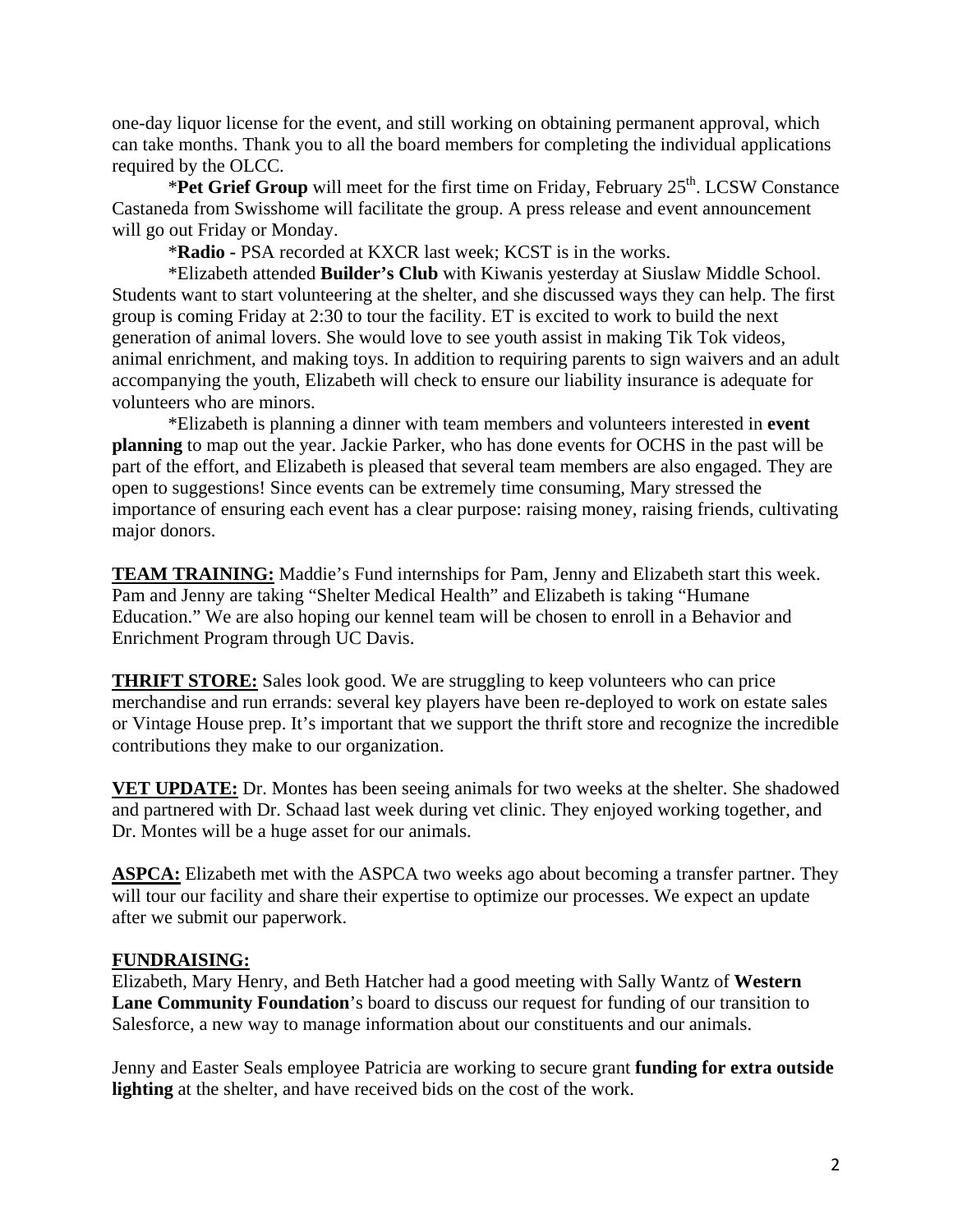A **Kennel Sleepover** event will be planned, likely in June, with a \$30,000 fundraising goal.

**Major Gifts -** We received a generous donation last week from Gizmo's Friends Foundation.

Mary and Elizabeth will start working on a **Spring Appeal letter** soon.

#### **President's Report**

Shauna is working very hard on estate sales. She projects \$10,000 from upcoming sales, and has already secured \$2,000 in pre-sales. The Estate Sale Team needs more help, and Shauna invited the board to consider how they could assist. She is working with the high school, and may donate golf clubs from the sale to support their newly revived golf club.

#### **Vice President's Report**

Judy met with Elizabeth to follow up on the recommendations in the internal audit. The new employee handbook is currently under legal review. We may need help drafting additional policies and procedures, but don't want to reinvent the wheel. Elizabeth suggested turning to "American Pets Alive," a Facebook group of shelter people who are generous in sharing information. Mary has sent an example of a volunteer manual as well.

#### **Treasurer's report**

Sandy distributed January financials via email prior to the meeting. She reports we are in a good financial position.

**Budget -** Elizabeth, Mary and Sandy are working on building a budget for the year, and have met weekly this month via Zoom. The goal is to complete the budget a week prior to the March meeting, to give board members time to review before discussion and a request for approval.

In addition to our reserve "savings" account, Sandy is setting up an **investment account** at Oregon Pacific Bank wealth management/Charles Schwab. Sandy suggests moving \$100,000 or more to the new investment account to provide a possibility of greater returns. We currently hold \$629,195.07 in the reserve account. Mary proposed drafting a standing policy to move money into the investment account when we reach a benchmark, such as several months' operating capital in reserves. No decision was taken, pending completion of the process to establish our new investment account.

The property has been mapped for the expansion. Information was provided to the Lane County property manager and to the Board. We will need a motion to accept the new lease agreement. The board decided to wait for the map and survey description to be added to the contract before we vote on it.

Sandy is investigating whether expanding the property will incur additional costs for insurance or worker's comp.